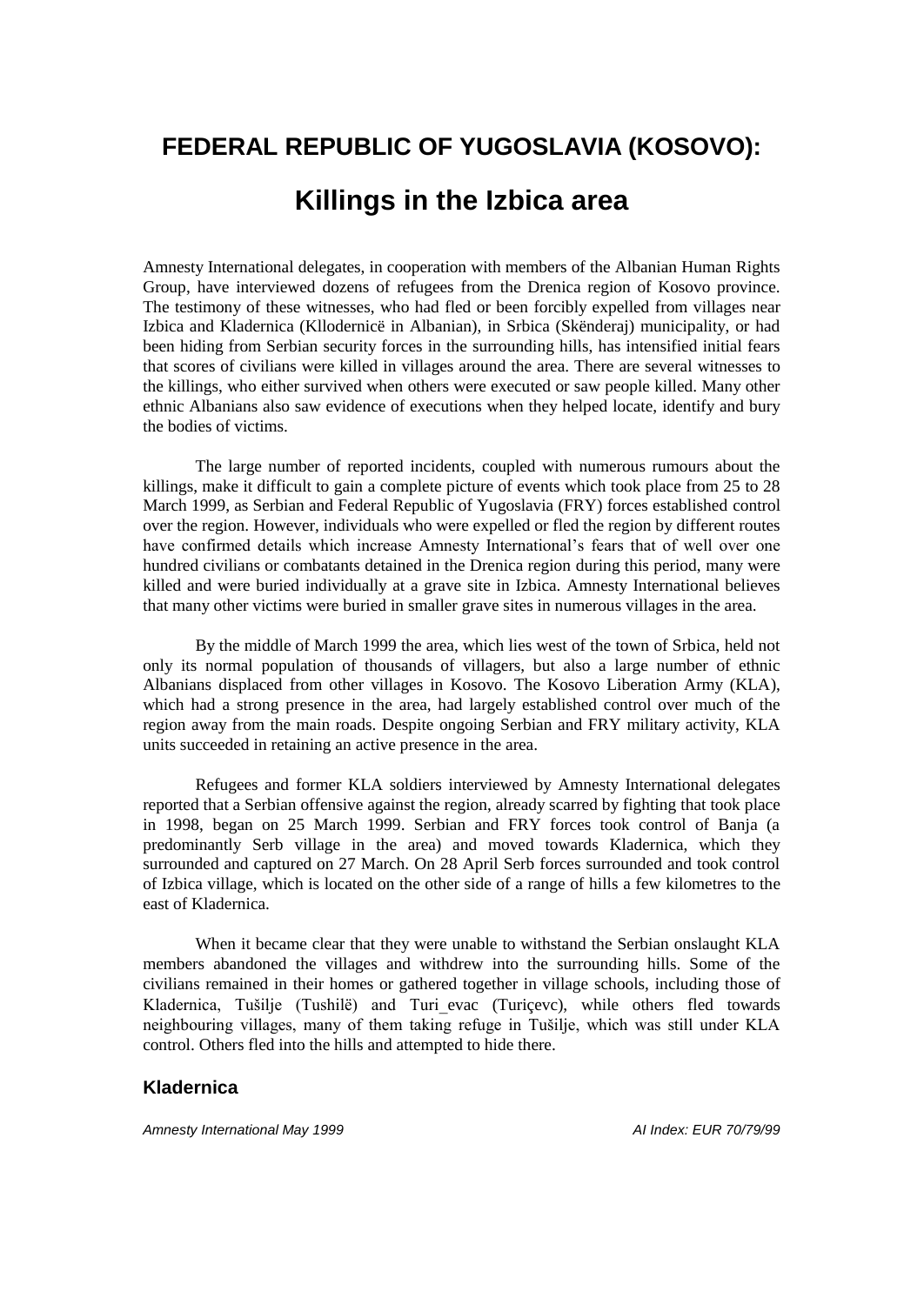One such group included several members of the Osmani family from Kladernica, who had fled into the mountains behind their village. At approximately 1.30pm on 27 March, Serbian forces in camouflage uniforms wearing black bandannas arrived. The family was ordered to form a line and clasp their hands behind their heads. Family members told Amnesty International delegates that four men were separated from the rest of the group. One of these was Nazmi Osmani, a music teacher at the local primary school, whose wife Zylfije Osmani was pregnant. The couple had a two-year-old son. A female member of his family begged for mercy for him and handed over 400 Deutschmarks to secure his release. However, another Serb soldier who reviewed the group again ordered that Nazmi Osmani be separated from the group once more. Nazmi Osmani, Rexhep Osmani, Xhevdet Osmani, and Ahmet Osmani were then shot dead in front of their family members, including small children.

Later the same day another group of displaced people hiding in Vragodol, a mountainous area above the town, were surrounded by Serbian forces. A group of men were separated from the women and marched away in the direction of the road leading from Izbica to Vonjak (Vojnik), and were apparently executed. Members of the Osmani family who spoke to Amnesty International delegates said that the incident occurred close to the area where they witnessed their own family members being killed, and that there were 24 victims. Although they did not witness any killings directly, they reported hearing shots after the men were marched away. A witness interviewed separately by Amnesty International delegates reported seeing a number of bodies lying on that road (see below, page 6).

On the same day all the people who were in Kladernica village were ordered to leave, and fled into the mountains. A woman of approximately 60 years of age, Eminë Latifi, was killed while walking towards the mountains; a witness who spoke to Amnesty International described seeing her being shot near a bridge across a stream. A few minutes later, in a separate incident, the same witness saw Serb forces shoot a 27-year-old woman named Miradije. According to the witness, the Serb forces had targeted her 13-year-old brother, and Miradije was shot when she tried to protect him. Another man reported that he had found a woman named Miradije Mulaj, who had been shot in the leg, lying unconscious near a stream. According to this man, she was taken to a relative's house, where she received medical care, but as her name appeared on a list of victims of killings from Kladernica issued on 6 April by Kosovapress, a news agency with close links to the KLA, it appears she may have died as a result of her injuries.

In addition, some civilians may also have been killed as a result of the shelling of houses in the area. For example, four members of the Bekaj family, including two children, reportedly died in their house after a shell hit it.

Witnesses reported to Amnesty International that some individuals survived the Kladernica executions. These remained in Kosovo either in hiding, as part of the KLA, or because they were wounded and being cared for. Amnesty International knows the names of these individuals but, for their safety, is not making them public.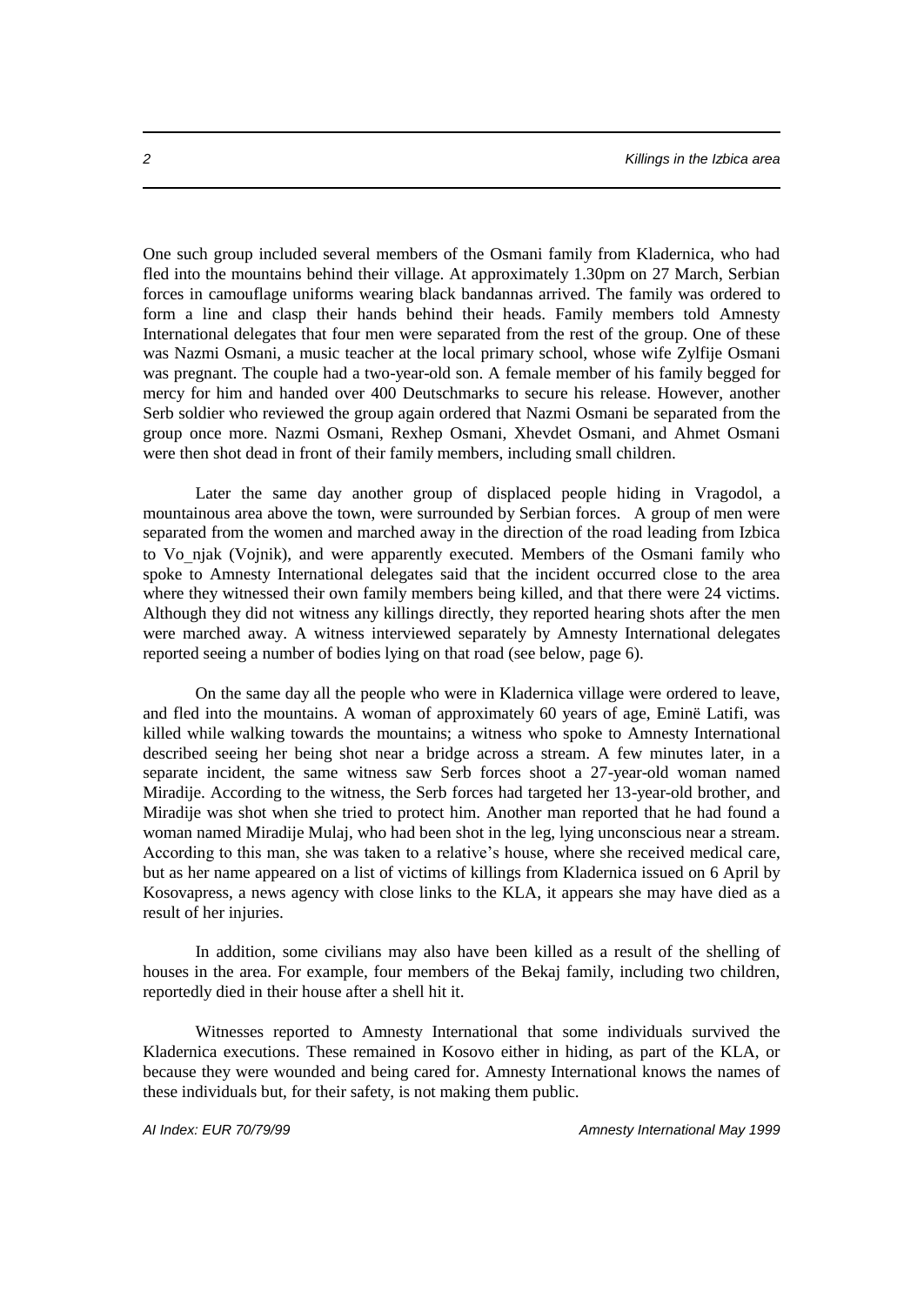# **Izbica**

The following day, 28 March, which was the date of the Muslim festival of *Bajram*, Serb forces came to Izbica. Most men of military age woke before dawn to flee into the mountains. A group of women, children and elderly men abandoned the town and gathered in a field, carrying a white sheet to indicate that they had surrendered. According to one of them, Emona Behramaj, soldiers wearing camouflage uniforms and bandannas approached the group. Men were separated from the women, including relatives of Emona Behramaj's husband: Nuhe Behramaj, Demush Behramaj, Muhamet Behramaj, Ethem Tahi, Muharrem Tahi and Azem Tahi, all of whom Emona described as elderly men. Another woman interviewed by Amnesty International, who made her way to Albania independently and had had no contact with other refugees from Izbica, confirmed the account of how they had gathered in the field and how men were separated from the women, children and elderly and taken away. This woman reported that she recognized three of these men: Dibron Duraku, Fazli Bajra and Bajram Bajra. They were taken towards the village of Leo ina (Leqinë). A short time later she heard shots coming from that direction.

There are several people who claim to have survived execution at Izbica. One of them who was interviewed by a representative of the Albanian Human Rights Group, described being in a group of what he estimated to be approximately 150 men who had been separated from women in Izbica after members of Serbian and FRY security forces had entered the village. He reported that this group contained male children of 14 or 15 years of age. The villagers were able to "buy" the release of some of these children. The women were ordered to depart with the elderly and children, and the men were split into two groups which were sent in different directions, each accompanied by 10 soldiers. According to his account the men were lined up in two rows, and told to turn their backs. The soldiers then opened fire on the group with automatic weapons. Bodies fell on top of him and he was able to feign death until the soldiers left.

In Izbica village the Serb forces torched houses and tractors. Some refugees reported hearing rumours that elderly people who had been in tractor trailers had been burnt alive. One witness reported later helping to bury bodies that had been burnt practically beyond recognition. The women, elderly and children from Izbica village were forced to march towards Turi evac and Tušilje. At approximately 3pm, when they had reached a point near Turievac, about five kilometres to the south of Izbica, an explosion in the column killed several people, including children, and injured others. Refugees claim the column was shelled, although they say there were no KLA military activities under way in the area. Two of those who died were relatives of Emona Behramaj: Edona Behramaj, aged eight and Ardita Behramaj, aged 15. Emona's 12-year-old daughter Merita Behramaj was injured by the flying debris; three weeks after the incident she showed Amnesty International delegates the scar on her forehead. In the ensuing chaos, Emona Behramaj was separated from some of her children and her sister, who was carrying Emona's two-month-old infant son Çlirim. When Emona

*Amnesty International May 1999 AI Index: EUR 70/79/99*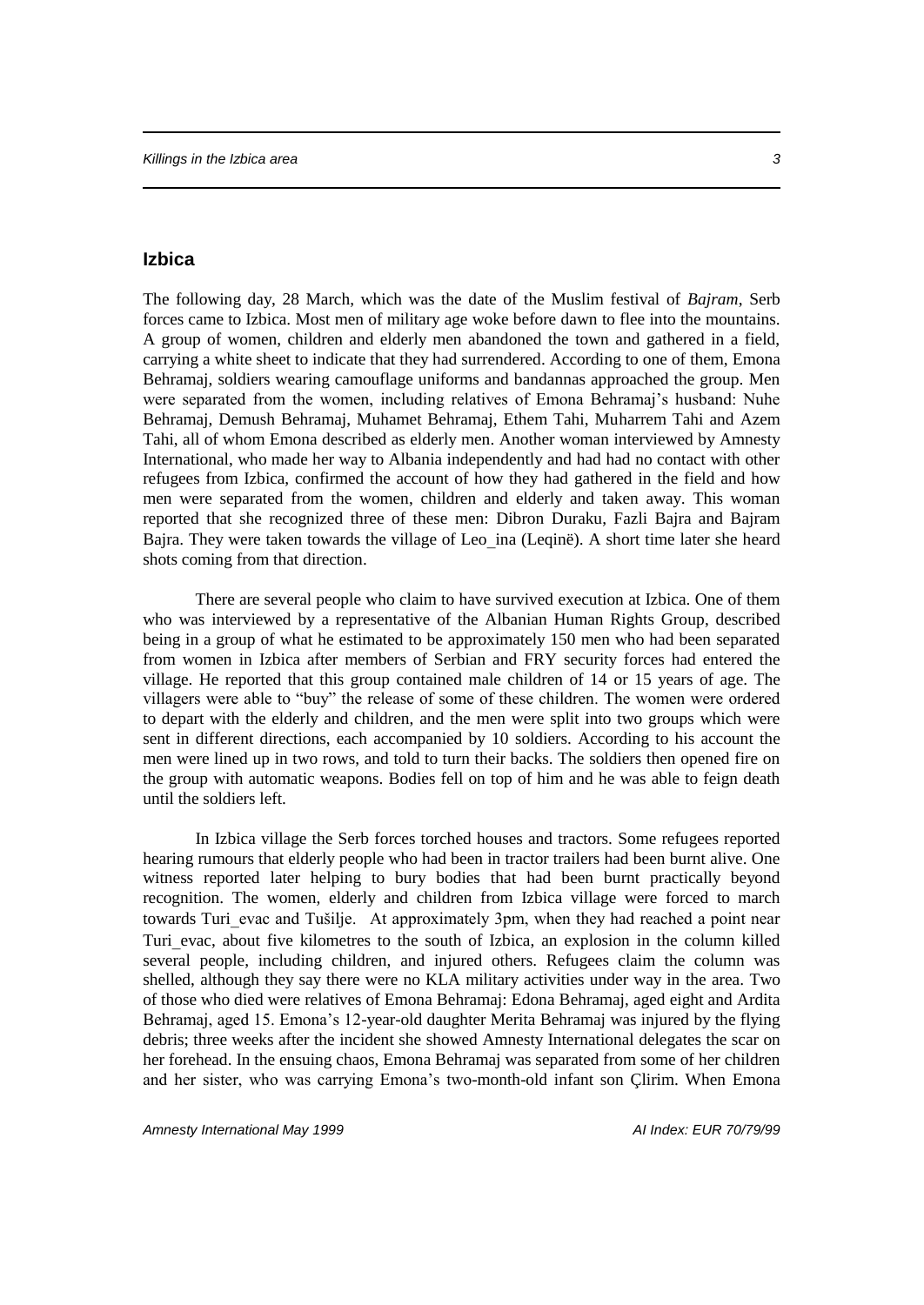Behramaj talked to Amnesty International delegates in late April, she had only been reunited with two of her children the previous day. She still had no news of the fate of her baby, Çlirim Behramaj, or her sister.

# **Other villages**

In other villages, women who had been separated from the men were at first marched towards the border. Some, however, were told when they arrived at Prizren that they should return to their homes. As the climate of insecurity made many afraid, many of these people gathered in or around Kladernica, either sleeping rough in the mountains or gathering at the local school.

Some of the men who had been rounded up from other villages were taken to the police station at Skënderaj. For example, Haradin Abazi was arrested and forced to march to the police station with a group of men that he estimated to number hundreds. He reported that men were beaten both on the journey and during their detention in the police station. Haradin Abazi was released after five hours, and taken by lorry to the neighbouring town of Klina, from where he eventually made his way to Albania. Hasan Hyseni was also taken to Tušilje where he was held for several days; when he was released he returned to Kladernica, where he met up with his family and hid in the mountains.

## **Identification and burial: the graves**

Serb forces withdrew from Kladernica and Izbica villages on or around 31 March, and ethnic Albanians were again able to move around the area. Some who had witnessed or escaped "disappearances" or executions told the others of scores of victims. Over several days, and working only in the evening or at night when they felt less vulnerable to Serb attacks, ethnic Albanian civilians and KLA soldiers formed groups which attempted to locate, identify, and then bury the victims in Kladernica, Izbica, and other villages in the area. Many of the civilians who took part in these patrols were later expelled to Albania, where they spoke to Amnesty International delegates as well as to journalists and others about the killings.

### **The grave in Izbica**

The largest grave in the Izbica/Kladernica area appears to be in a field in Izbica village. This field belongs to an ethnic Albanian who agreed to make it available as a grave site for the victims from Izbica, who were buried there. Many of the soldiers and civilians who had been hiding in Kladernica came to help identify and bury the dead at Izbica. The burial was recorded on videotape by Leri Loshi, a local doctor, and the tape was eventually smuggled out of Kosovo into Albania at some point during the week of 10 May. The scenes pictured on this video appear consistent with the descriptions given to Amnesty International delegates. An aerial photograph of the grave site in Izbica, which according to the KLA contains the bodies of 151 people, was made public by NATO on 17 April. This photograph shows three rows of what appear to be individual graves, which is consistent with descriptions from ethnic Albanians who helped bury the bodies.

*AI Index: EUR 70/79/99 Amnesty International May 1999*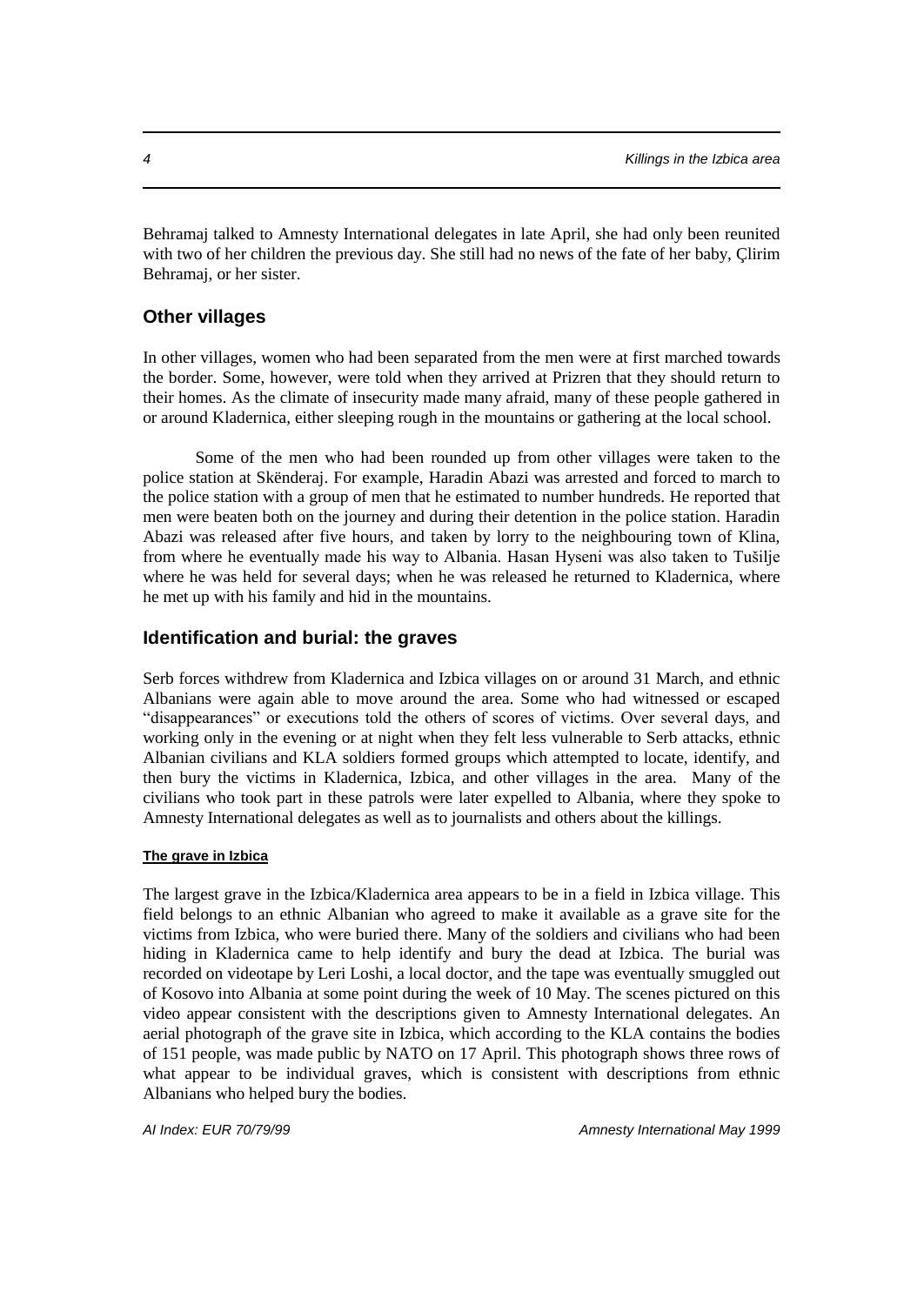On 6 April 1999 the Kosovapress news agency published a list of the people who had been killed and buried in Izbica, Kladernica, and other villages on the area. Ethnic Albanians report that the majority of bodies buried at Izbica and Kladernica are victims who were summarily executed there. Amnesty International does not have independent information about the manner in which many of the people whose names appear on the list died, or information about when they were last seen alive. Thus, the organization cannot confirm that all were victims of extrajudicial execution or were civilians who were deliberately or indiscriminately killed.

The Kosovapress list of names of individuals buried at Izbica also includes some members of the KLA who reportedly died in an ambush several days after the executions, including Abet Beqiri, a local KLA commander, Enver Bajrami and Dr Zaim Beqiri. The list also includes the names of some women, although witnesses report that only men were separated from the others in the field at Izbica. The organization's researchers in the field are continuing to collect information from those who have first hand information about the events in Izbica, Kladernica, and surrounding villages.

### **Graves in Kladernica and other villages**

Other bodies were found and buried in other places. For instance, burials took place, secretly, by night, and without religious ceremony in the hills around Kladernica village. One man interviewed by Amnesty International reported that he saw a number of bodies lying in the middle of the road between Izbica and Vonjak where they had fallen, although he himself did not recognize the victims. He said that they had bullet wounds in the back. The following day he helped to bury them in Kastriot village, in this case too without religious ceremonies.

Ethnic Albanians interviewed by Amnesty International also reported that they identified and buried scores of victims who were killed in Kladernica, Kastriot and Trnavce (Tërnovë) villages; their names do not appear on the Kosovapress list.

Amnesty International received reports that there may be more victims in Leo ina, Vonjak and Bronja (Burojë) villages. However, ethnic Albanians interviewed in April by Amnesty International had not been able to gain access to these villages, as they were under the control of Serbian forces during the period prior to the witnesses' expulsions from Kosovo.

# **"Disappearances" from the Kladernica school**

After a pause of about two weeks, on 12 April, the Serbian forces renewed their attacks. Many displaced ethnic Albanians who had remained in the Drenica area had taken refuge at the school in Kladernica. When Serbian or FRY forces arrived at the school, once again men were separated from the women and the women ordered to leave. Many of the families